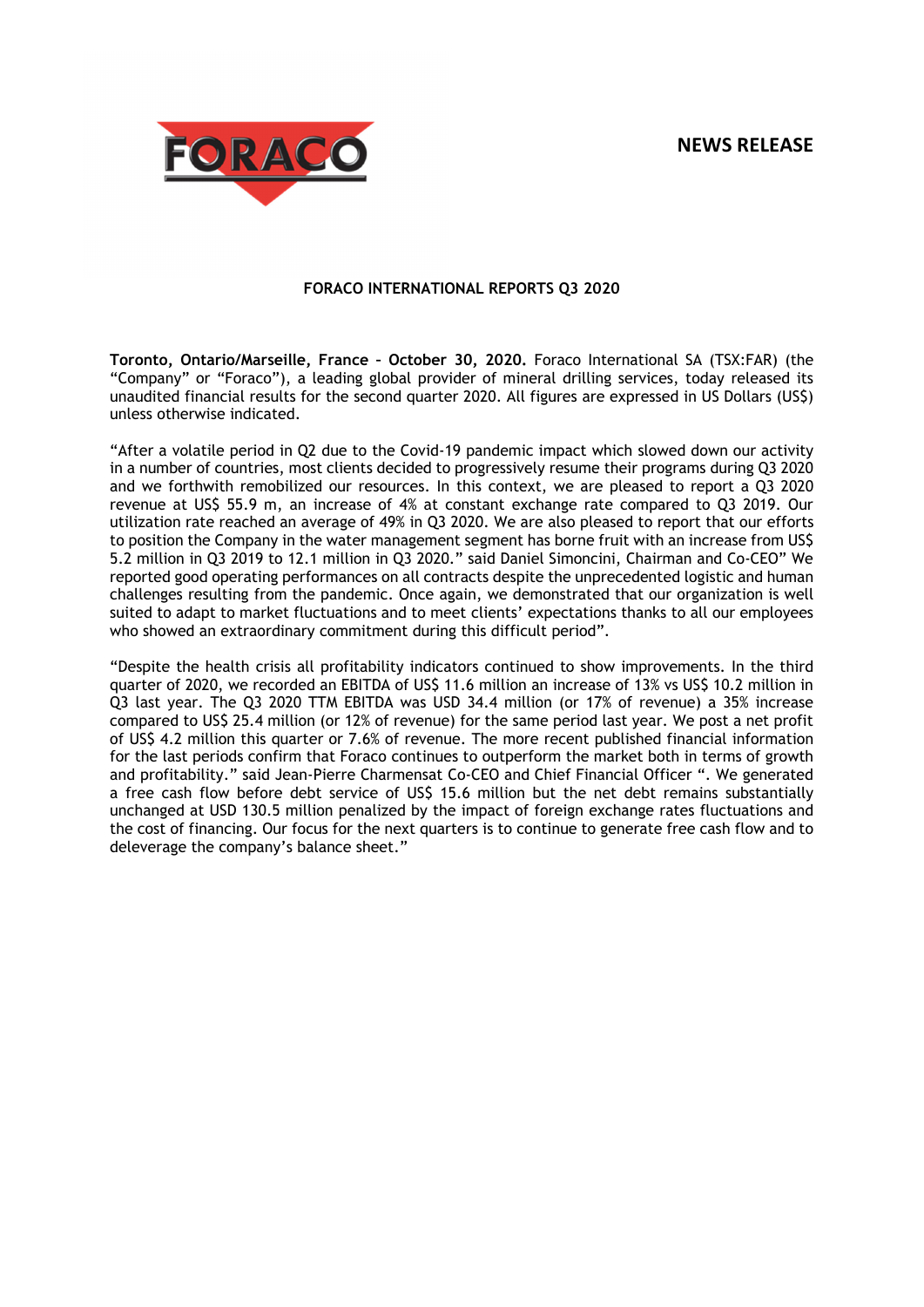After a stand-by period, due to the Covid-19 pandemic which slowed down Foraco's activity in a number of countries during the first semester of 2020, most clients progressively resumed their program. During this quarter, the Company managed to remobilize its resources and reports improving operating and financial indicators quarter over quarter.

# **Highlights – Q3 2020**

Revenue

- Revenue of the period amounted to US\$ 55.9 million compared to US\$ 57.8 million in Q3 2019, a 3% decrease. At constant exchange rates the Q3 2020 revenue increased by 4% vs Q3 2019.
- The rigs utilization rate progressively increased during the quarter to reach an average of 49% in Q3 2020 compared to 52% in Q3 2019.
- This trend is confirmed by the rigs utilization rate which remained relatively high at 47% in Q2 2020 compared to 50% in Q2 2019.

Profitability

- The Q3 2020 gross margin including depreciation within cost of sales was US\$ 12.8 million (or 23.0% of revenue) compared to US\$ 10.5 million (or 18.1% of revenue) in Q3 2019. This improvement results from the combination of higher contribution of the water segment and solid overall performance on contracts.
- During the quarter, EBITDA amounted to US\$ 11.6 million (or 20.7% of revenue), a 13% increase compared to US\$ 10.2 million (or 17.7% of revenue) for the same quarter last year.
- The Free Cash Flow for the period was US\$7.4 million compared to US\$1.9 million in Q3 2019.

## **Highlights – YTD Q3 2020**

## Revenue

 The Covid-19 pandemic affected the activity of the first 9 months of the year. In this challenging times, YTD Q3 2020 revenue reached US\$ 152.9 million compared to US\$ 157.1 million in YTD Q3 2019 a decrease of 3%. Excluding foreign exchange variances, revenue increased by 5% compared to the same period last year.

Profitability

- YTD Q3 2020 gross margin including depreciation within cost of sales was US\$ 29.3 million (or 19.1% of revenue) compared to US\$ 23.2 million (or 14.8% of revenue) in YTD Q3 2019. This improvement results from the combination of higher contribution of the water segment and solid overall performance on contracts despite unprecedented logistic and human challenges linked to Covid-19.
- During the period, EBITDA amounted to US\$ 26.2 million (or 17.1% of revenue), compared to US\$ 21.0 million (or 13.4% of revenue) for the same period last year.
- The Free Cash Flow of the period was US\$13.3 million compared to US\$ 3.5 million in YTD Q3 2019.

Net debt

- The net debt excluding the impact of the implementation of IFRS 16 was US\$ 130.5 million as at September 30, 2020 compared to US\$ 128.9 million as at December 31, 2019. The net debt including the impact of IFRS 16 was US\$ 134.7 million as at September 30, 2020.
- The net debt position of the company is penalized by non-cash items including adverse foreign exchange variations (US\$ 6.7 million) mainly due to the exchange rate between the euro and the dollar and capitalized interests (US\$ 4.9 million).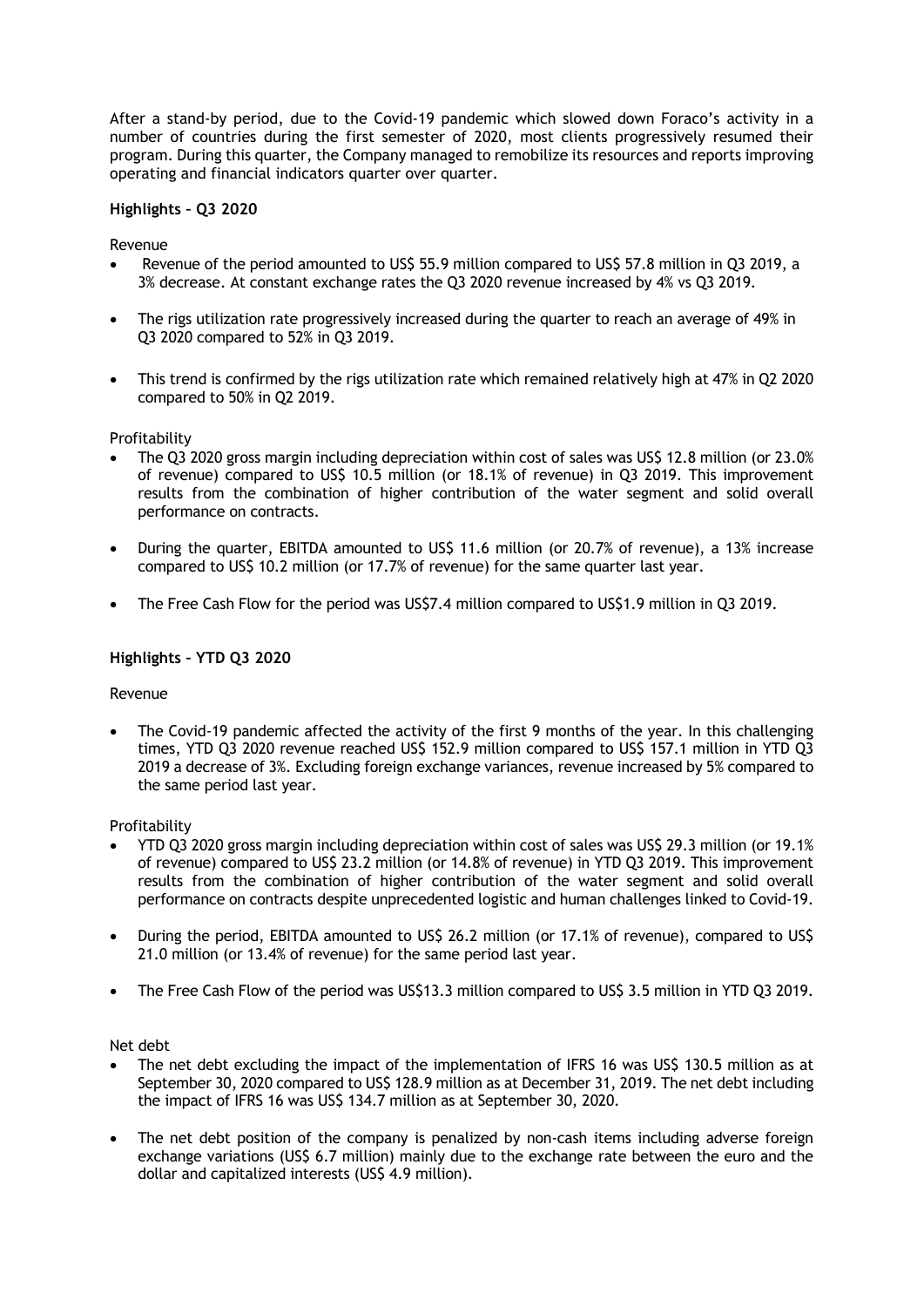# **Selected financial data**

| (In thousands of US\$)<br>(unaudited)     | Three-month period ended<br>September 30, |        | Nine-month period ended<br>September 30, |         |
|-------------------------------------------|-------------------------------------------|--------|------------------------------------------|---------|
|                                           | 2020                                      | 2019   | 2020                                     | 2019    |
| Revenue                                   | 55,924                                    | 57,771 | 152,945                                  | 157,066 |
| Gross profit (1)                          | 12,836                                    | 10,478 | 29,262                                   | 23,181  |
| As a percentage of sales                  | 23.0%                                     | 18.1%  | 19.1%                                    | 14.8%   |
| <b>EBITDA</b>                             | 11,582                                    | 10,233 | 26,208                                   | 21,020  |
| As a percentage of sales                  | 20.7%                                     | 17.7%  | 17.1%                                    | 13.4%   |
| Operating profit / (loss)                 | 7,623                                     | 5,315  | 13,808                                   | 7,368   |
| As a percentage of sales                  | 13.6%                                     | 9.2%   | 9.0%                                     | 4.7%    |
| Profit / (loss) for the<br>period         | 4,247                                     | 3,004  | 5,459                                    | 362     |
| Attributable to:<br>Equity holders of the |                                           |        |                                          |         |
| Company                                   | 2,949                                     | 2,451  | 2,633                                    | (885)   |
| Non-controlling interests                 | 1,298                                     | 553    | 2,827                                    | 1,247   |
| EPS (in US cents)                         |                                           |        |                                          |         |
| <b>Basic</b>                              | 3.28                                      | 2.73   | 2.93                                     | (0.99)  |
| Diluted                                   | 3.19                                      | 2.66   | 2.86                                     | (0.99)  |

**(1)This line item includes amortization and depreciation expenses related to operations**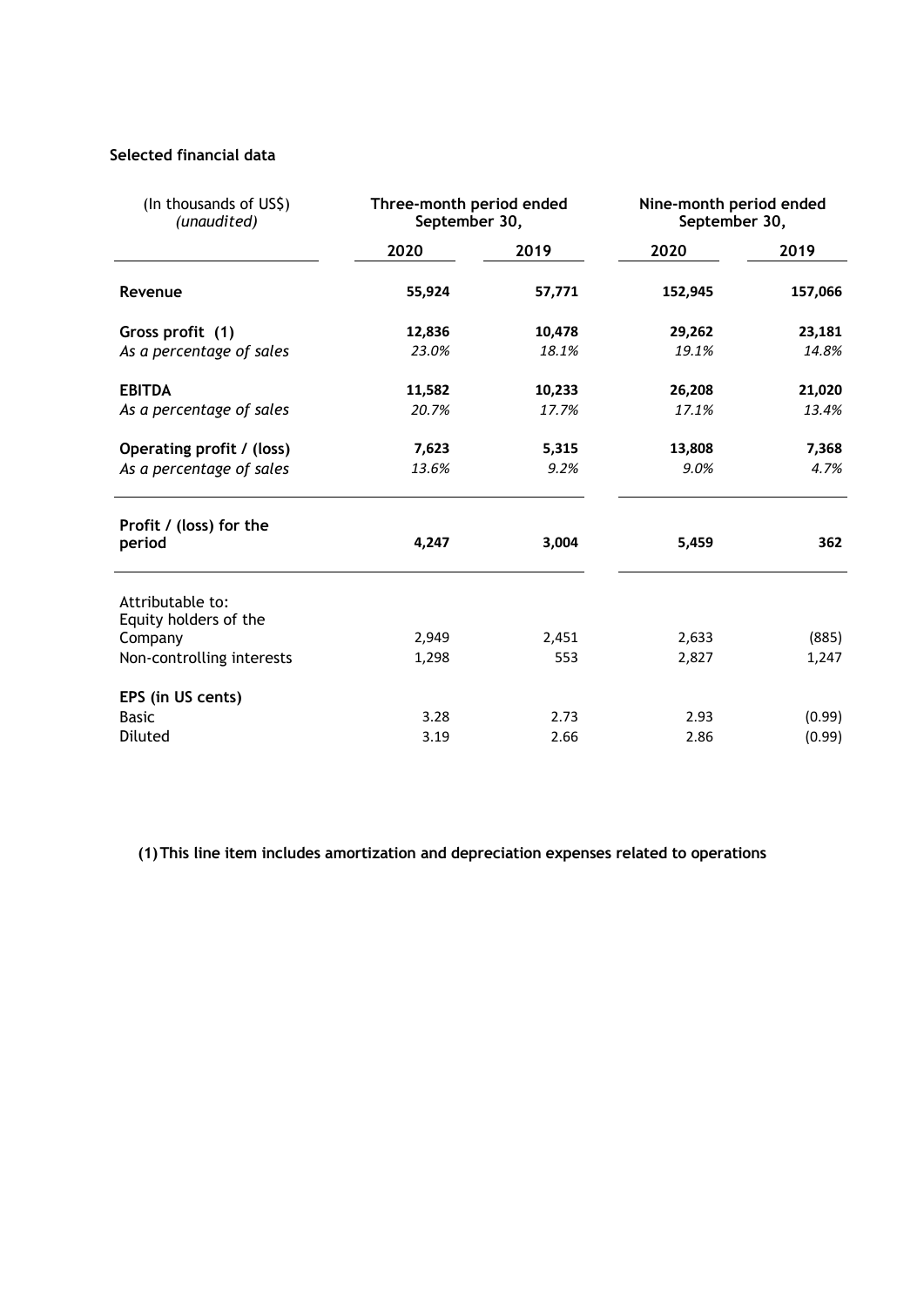#### **Financial results**

#### *Revenue*

| (In thousands of US\$) - (unaudited) | Q3 2020 | % change   | Q3 2019 | YTD<br>Q3 2020 | % change   | YTD<br>Q3 2019 |
|--------------------------------------|---------|------------|---------|----------------|------------|----------------|
| Reporting segment                    |         |            |         |                |            |                |
|                                      | 43,790  | $-17%$     | 52,591  | 124,298        | $-13%$     | 142,915        |
|                                      | 12,134  | $+134%$    | 5,180   | 28,647         | $+102%$    | 14,151         |
| Total revenue                        | 55,924  | $-3%$      | 57,771  | <u>152,945</u> | $-3%$      | <u>157,066</u> |
|                                      |         |            |         |                |            |                |
| Geographic region                    |         |            |         |                |            |                |
| Europe, Middle East and Africa       | 17,118  | 20%        | 14,321  | 49,981         | 27%        | 39,454         |
| South America                        | 8.228   | $-40%$     | 13,610  | 24,031         | $-34%$     | 36,259         |
| North America                        | 20,423  | $+3%$      | 19,792  | 50,269         | $-7%$      | 54.255         |
|                                      | 10,155  | $+1%$      | 10,048  | 28,664         | 6%         | 27,098         |
| Total revenue                        | 55,924  | <u>-3%</u> | 57,771  | 152,945        | <u>-3%</u> | 157,066        |

# **Q3 2020**

Revenue of the quarter decreased from US\$ 57.8 million in Q3 2019 to US\$ 55.9 million in Q3 2020 (-3%). Excluding currency fluctuations, revenue increased by 4%.

The long-standing presence of the Company in the water segment enabled it to develop unique applications for the mining sector. These applications which require the use of certain specific assets and which now represent a growing part of the Company's revenue led the management to assess the performance of these activities separately from the mining sector. These activities which include the mining dewatering are classified in the water segment in 2020, the historical figures presented in the table above having been restated to present comparative data in a homogeneous manner.

The 134% increase in revenue in the water segment is the result of (i) the leveraging of the Company's expertise applied to mining dewatering and (ii) the deep-water wells contracts in Africa.

In EMEA revenue for the quarter was US\$ 17.1 million compared to US\$ 14.3 million in Q3 2019, an increase of 20% (32% excluding foreign exchange variances). In Africa, new deep-water wells contracts mobilized in 2019 performed successfully in Q3 2020 and will continue throughout 2021.

Revenue in South America decreased by 40% (22% excluding adverse foreign exchange rate variances) at US\$ 8.2 million in Q3 2020 (US\$ 13.6 million in Q3 2019). The activity in the region was particularly impacted by the effect of the pandemic which disrupts the commercial and operational activities since Q2 2020.

Activity in North America increased with revenue at US\$ 20.4 million in Q3 2020 compared to US\$ 19.8 million in Q3 2019. This increase is mainly due to new dewatering contracts which will continue throughout 2020.

In Asia Pacific. 03 2020 revenue amounted to US\$ 10.1 million, stable compared to the same period last year. foreign exchange variance). New contracts were mobilized during the quarter and will continue through 2020.

#### **YTD Q3 2020**

YTD Q3 2020 revenue amounted to US\$ 152.9 million compared to US\$ 157.1 million in YTD Q3 2019, a decrease of 3%. The YTD Q3 2020 revenue increased by 5% after adjusting for currency fluctuations.

In EMEA, revenue increased by 27%, to US\$ 50.0 million in YTD Q3 2020 from US\$ 39.5 million in YTD Q3 2019. Russia, Africa and France showed improved activity.

Revenue in South America decreased by 34% at US\$ 24.0 million in YTD Q3 2020 (US\$ 36.3 million in YTD Q3 2019). The activity in the region was particularly impacted by the effect of the Covid-19 pandemic which disrupts the commercial and operational activities since Q2 2020.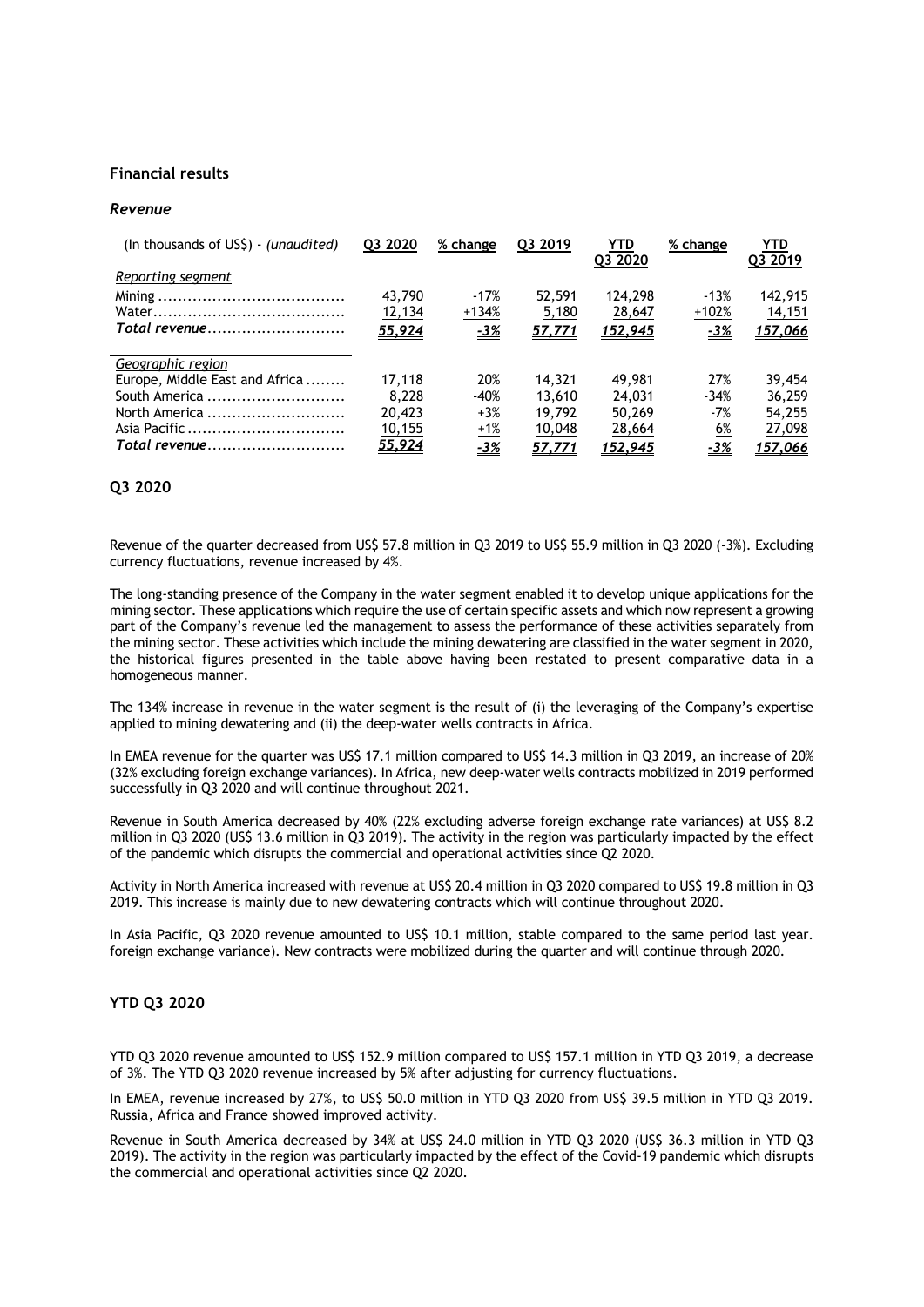Revenue in North America decreased by 7% to US\$ 50.3 million in YTD Q3 2020 from US\$ 54.3 million in YTD Q3 2019. This decrease is mainly due to disruptions affecting a certain number of contracts in Q2 2020 linked to the Covid-19 pandemic. The activities resumed progressively in Q3 2020.

In Asia Pacific, YTD Q3 2020 revenue amounted to US\$ 28.7 million, an increase of 6%. New contracts were mobilized during the period and will continue through 2020.

# *Gross profit*

| (In thousands of US\$) - (unaudited) | Q3 2020       | % change | Q3 2019       | <b>YTD</b> | % change    | YTD     |
|--------------------------------------|---------------|----------|---------------|------------|-------------|---------|
|                                      |               |          |               | Q3 2020    |             | Q3 2019 |
| <u>Reporting segment</u>             |               |          |               |            |             |         |
|                                      | 9.773         | $+5%$    | 9.271         | 21,941     | 6%          | 20,656  |
|                                      | <u>3,063</u>  | x 2.5    | 1,207         | 7,321      | x 2.9       | 2,525   |
| Total gross profit / (loss)          | <u>12,836</u> | 23%      | <u>10,478</u> | 29,262     | <u> 26%</u> | 23,181  |

# **Q3 2020**

The Q3 2020 gross margin including depreciation within cost of sales was US\$ 12.8 million (or 23.0% of revenue) compared to US\$ 10.5 million (or 18.1% of revenue) in Q3 2019. This improvement results from the combination of higher contribution of the water segment and solid overall performance on contracts.

## **YTD Q3 2020**

The YTD Q3 2020 gross margin including depreciation within cost of sales was US\$ 29.3 million (or 19.1% of revenue) compared to US\$ 23.2 million (or 14.8% of revenue) in YTD Q3 2019. This improvement results from the combination of higher contribution of the water segment and solid overall performance on contracts despite unprecedented logistic and human challenges linked to Covid-19.

#### *Selling, General and Administrative Expenses*

| (In thousands of US\$) - (unaudited)            | Q3 2020 | % change | 03 2019 | <b>YTD</b><br>03 20 20 | % change | YTD<br>Q3 2019 |
|-------------------------------------------------|---------|----------|---------|------------------------|----------|----------------|
| Selling, general and administrative<br>expenses | 5.213   | $1\%$    | 5.163   | 15.454                 | $-2\%$   | 15.813         |

## **Q3 2020**

SG&A expenses were stable compared to the same quarter last year.

## **YTD Q3 2020**

SG&A expenses decreased by 2% compared to the same period last year. As a percentage of revenue, SG&A expenses were stable.

#### *Operating result*

| (In thousands of $US\$ ) - (unaudited) | 03 2020 | % change | 03 2019 | YTD<br>03 2020 | % change | YTD<br>03 2019 |
|----------------------------------------|---------|----------|---------|----------------|----------|----------------|
| Reporting segment                      |         |          |         |                |          |                |
|                                        | 5.691   | $+23%$   | 4.636   | 9.357          | $+49%$   | 6.289          |
| Water                                  | 1,932   | x 2.8    | 679     | 4,451          | x 4.1    | 1,079          |
| Total operating profit / (loss).       | 7,623   | +43%     | 5,315   | 13,808         | +87%     | 7.368          |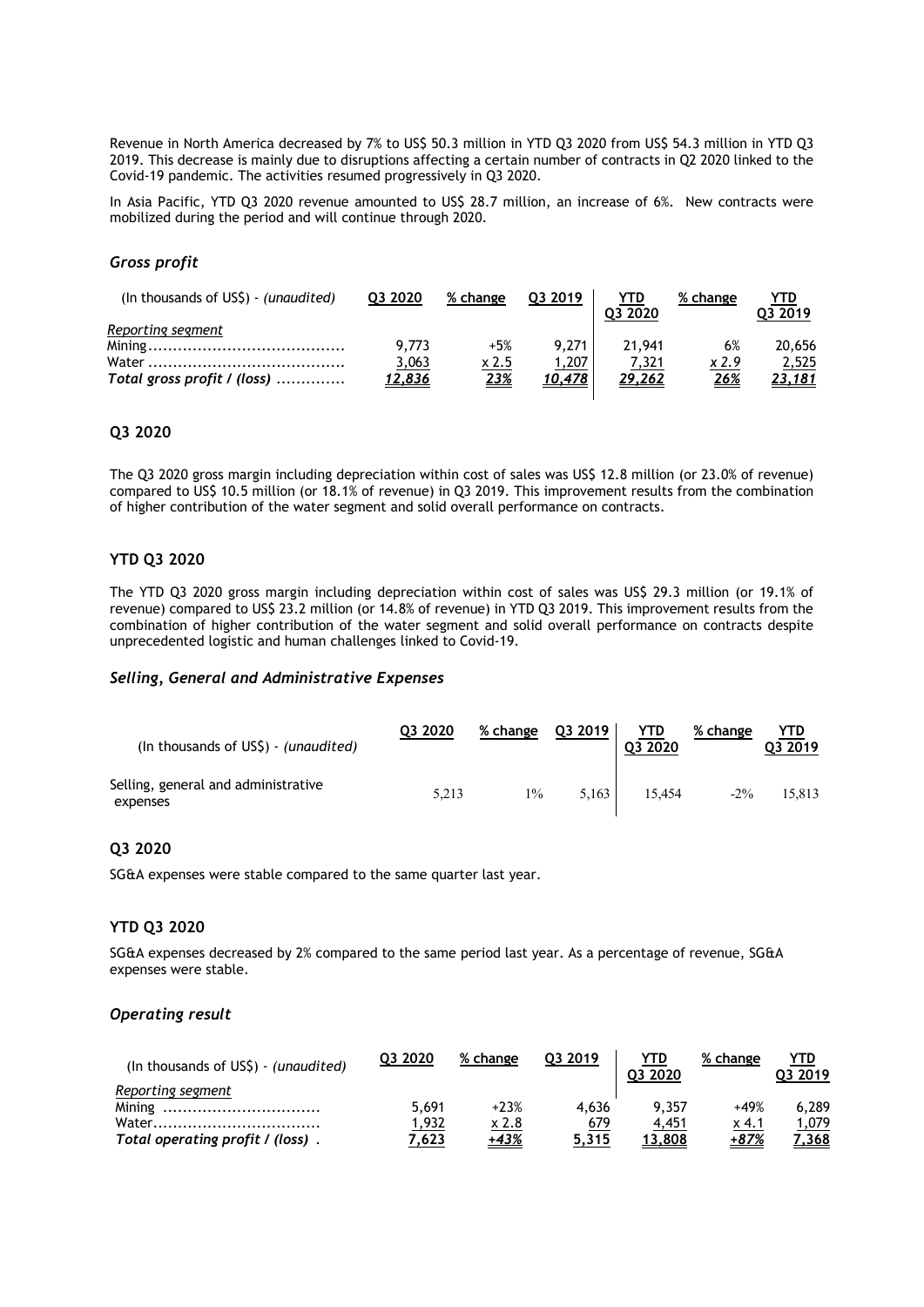# **Q3 2020**

The operating profit was US\$ 7.6 million, a 43% improvement as a result of improved gross margin rate and stabilization of SG&A expenses.

# **YTD Q3 2020**

The operating profit was US\$ 13.8 million in YTD Q3 2020, a US\$ 6.4 million improvement as a result of improved gross margin rate and tight control of SG&A expenses.

## *Financial position*

The following table provides a summary of the Company's cash flows for H1 2020 and H1 2019:

| (In thousands of US\$)                                           | YTD<br>Q3 2020 | YTD<br>Q3 2019 |
|------------------------------------------------------------------|----------------|----------------|
| Cash generated by operations before working capital requirements | 26,207         | 21,021         |
| Working capital requirements                                     | (1,648)        | (2,398)        |
| Income tax paid (received)                                       | (1,664)        | (3,204)        |
| Purchase of equipment in cash                                    | (7, 313)       | (9,379)        |
| Free Cash Flow before debt servicing                             | 15,582         | 6,040          |
| Debt variance                                                    | (7, 598)       | 141            |
| Interests paid                                                   | (2, 237)       | (2, 550)       |
| Acquisition of treasury shares                                   | (27)           | (19)           |
| Dividends paid to non-controlling interests                      | (1,978)        | (558)          |
| Net cash generated / (used in) financing activities              | (11, 840)      | (2,986)        |
| Net cash variation                                               | 4,576          | 3,054          |
| Foreign exchange differences                                     | (698)          | (871)          |
| Variation in cash and cash equivalents                           | 3,878          | 2,183          |

In YTD Q3 2020, the cash generated from operations before working capital requirements amounted to US\$ 26.2 million compared to US\$ 21.0 million in YTD Q3 2019.

In YTD Q3 2020, the working capital requirement was US\$1.6 million compared to US\$ 2.4 million in the same period last year.

During the period, the Capex was US\$ 7.3 million in cash compared to US\$ 9.4 million in YTD Q3 2019. The Capex mainly relates to major rigs overhauls, ancillary equipment and rods.

Free cash flow before debt servicing was US\$ 15.6 million in YTD Q3 2020 compared to US\$ 6.0 million in YTD Q3 2019.

As at September 30, 2020, cash and cash equivalents totaled US\$ 19.9 million compared to US\$ 16.1 million as at December 31, 2019. Cash and cash equivalents are mainly held at or invested within top tier financial institutions.

As at September 30, 2020, net debt excluding IFRS 16 implementation amounted to US\$ 130.5 million (US\$ 128.9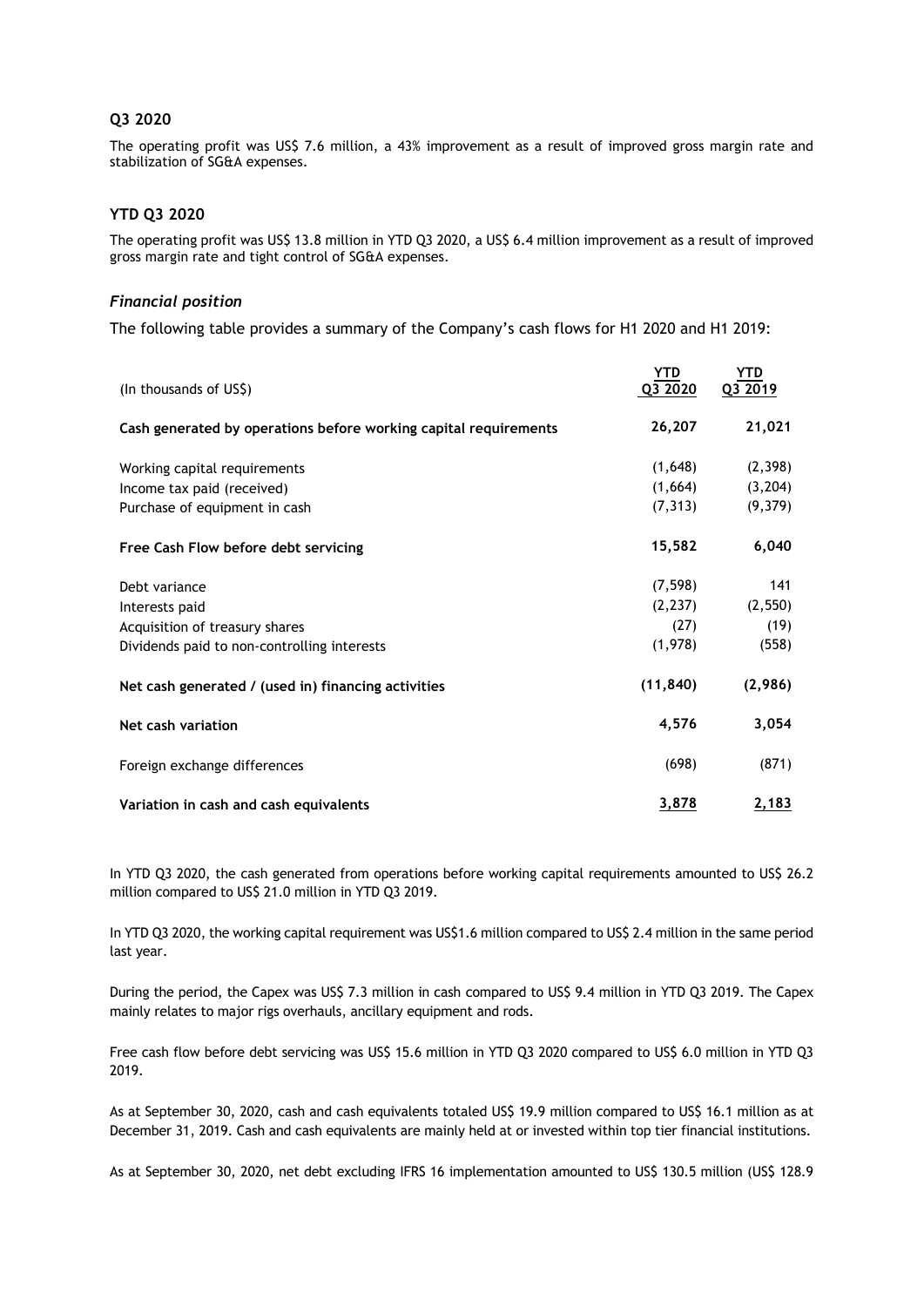million as at December 31, 2019).

The Net Debt variance can be summarized as follows (in thousands of US\$):

| Net Debt December 31, 2019                           | 128,874 |
|------------------------------------------------------|---------|
| Cash generated                                       | (9,886) |
| Net Debt September 30, 2020<br>before non-cash items | 118,988 |
| Capitalized Interests                                | 4,851   |
| <b>FX</b> variance                                   | 6,686   |
| Net Debt September 30, 2020                          | 130,525 |

The net debt position of the Company is penalized by non-cash items including adverse foreign exchange variations (US\$ 6.7 million) mainly due to the exchange rate between the euro and the dollar and capitalized interests (US\$ 4.9 million).

Bank guarantees as at September 30, 2020 totaled US\$ 8.4 million compared to US\$ 6.5 million as at December 31, 2019. The Company benefits from a confirmed contract guarantee line of € 12.7 million (US\$ 14.9 million).

#### *Going concern and impairment testing*

After a stand-by period, due to the Covid-19 pandemic which slowed down Foraco activity in a number of countries during the first semester of 2020, most clients progressively resumed their program. The Company managed to remobilize its resources and continued to record positive cash flows during the period.

Despite the current economic environment, and assuming that the health crisis does not deteriorate further, the Company believes that it will have adequate financial resources to continue in operation for a period of at least twelve months.

As at September 30, 2020, the Company met its financial covenants.

#### *Currency exchange rates*

The exchange rates for the periods under review are provided in the Management's Discussion and Analysis of Q3 2020.

# *Non-IFRS measures*

EBITDA represents Net income before interest expense, income taxes, depreciation, amortization and non-cash share based compensation expenses. EBITDA is a non-IFRS quantitative measure used to assist in the assessment of the Company's ability to generate cash from its operations. The Company believes that the presentation of EBITDA is useful to investors because it is frequently used by securities analysts, investors and other interested parties in the evaluation of companies in the drilling industry. EBITDA is not defined in IFRS and should not be considered to be an alternative to Profit for the period or Operating profit or any other financial metric required by such accounting principles.

Net debt corresponds to the current and non-current portions of borrowings and the consideration payable related to acquisitions, net of cash and cash equivalents.

Reconciliation of the EBITDA is as follows:

| (In thousands of US\$)<br>(unaudited)      | O3 2020       | O3 2019 | YTD<br>O3 2020 | YTD<br>O3 2019 |
|--------------------------------------------|---------------|---------|----------------|----------------|
|                                            | 7.623         | 5.315   | 13.808         | 7.368          |
|                                            | 3.914         | 4.873   | 12.264         | 13,518         |
| Non-cash employee share-based compensation | 45            |         | 135            | 135            |
|                                            | <u>11,582</u> | 10,233  | 26,208         | 21,020         |